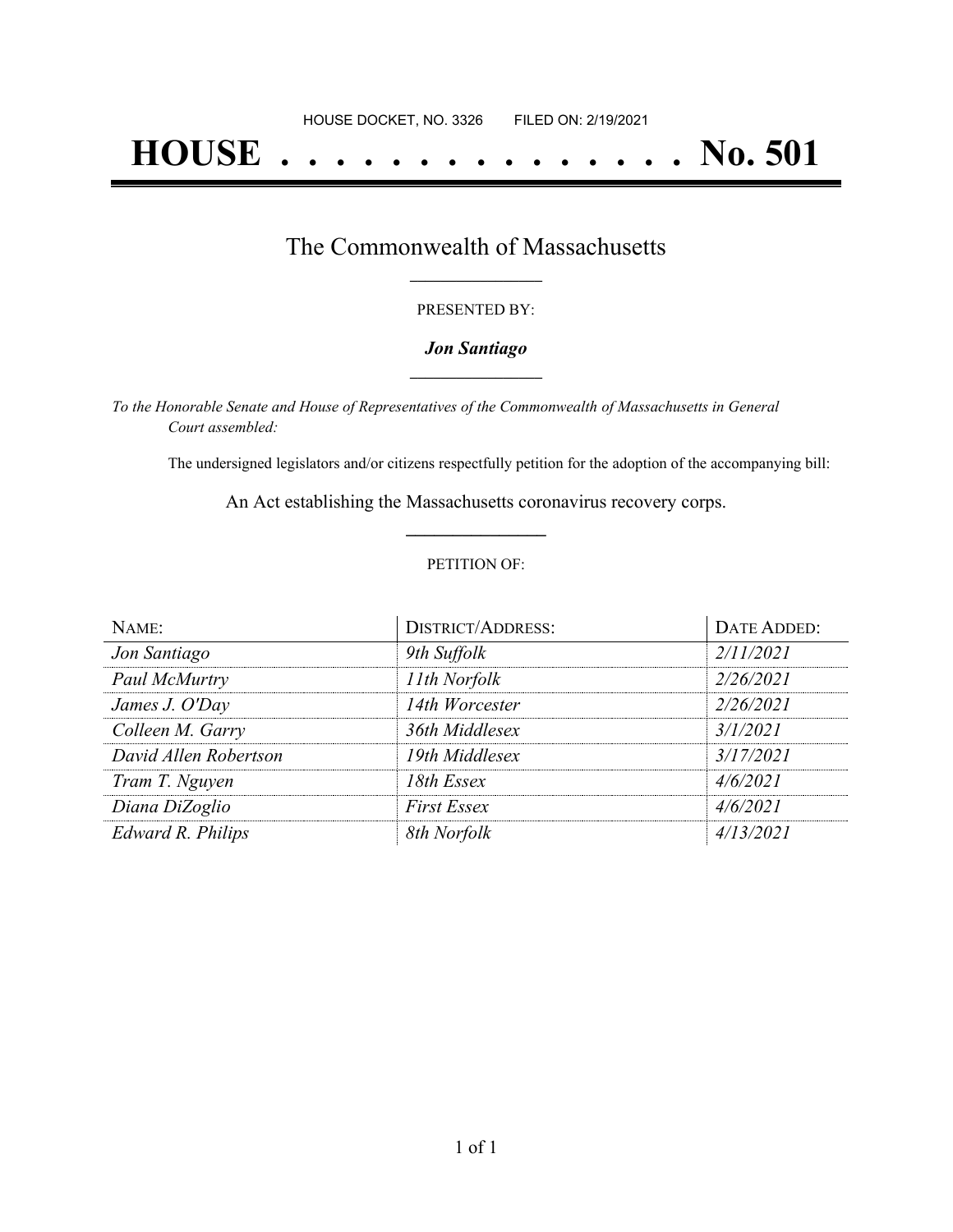By Mr. Santiago of Boston, a petition (accompanied by bill, House, No. 501) of Jon Santiago and others for legislation to establish the Massachusetts coronavirus recovery corps. Covid-19 and Emergency Preparedness and Management.

## The Commonwealth of Massachusetts

**In the One Hundred and Ninety-Second General Court (2021-2022) \_\_\_\_\_\_\_\_\_\_\_\_\_\_\_**

**\_\_\_\_\_\_\_\_\_\_\_\_\_\_\_**

An Act establishing the Massachusetts coronavirus recovery corps.

Be it enacted by the Senate and House of Representatives in General Court assembled, and by the authority *of the same, as follows:*

| $\mathbf{1}$ | SECTION 1. (a) Notwithstanding any general or special law to the contrary, the                 |
|--------------|------------------------------------------------------------------------------------------------|
| 2            | Commonwealth Corps, as established in chapter 192 of the acts of 2007, as amended in chapter   |
| 3            | 142 of the acts of 2011, shall be expanded to include the Massachusetts Coronavirus Recovery   |
| 4            | Corps, established in direct response to the 2020 Coronavirus pandemic in the Commonwealth.    |
| 5            | The Massachusetts Coronavirus Recovery Corps shall be administered by the Massachusetts        |
| 6            | Service Alliance. In order to promote community service and build organizational capacity, the |
| 7            | Massachusetts Service Alliance shall deploy service members to support organizations           |
| 8            | addressing challenges posed by COVID-19 in Massachusetts, including access to health services, |
| 9            | disaster preparedness, response and recovery, and workforce development as outlined in         |
| 10           | paragraphs (1) through (3) below. The Massachusetts Coronavirus Recovery Corps, subject to     |
| 11           | appropriation, will place service members in:                                                  |
|              |                                                                                                |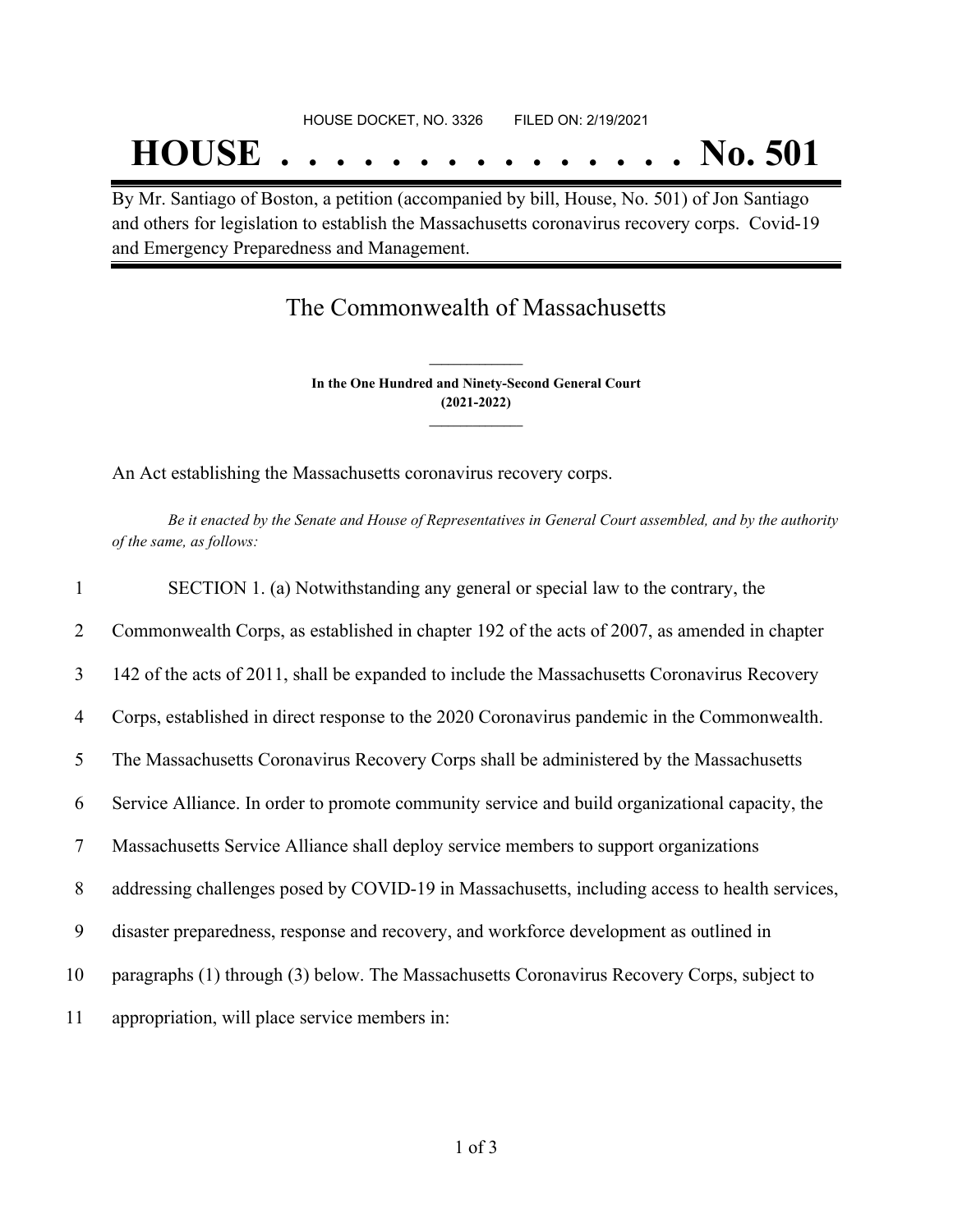(1) health-focused organizations, including but not limited to, community health centers and municipal public health departments, throughout the Commonwealth that have seen higher incidences of COVID-19 or that are located in high-risk communities and in communities in need as determined by the Massachusetts Service Alliance. The Massachusetts Coronavirus Recovery Corps shall provide a wide range of support including, but not limited to, care navigation, patient education, and conducting outreach to connect new patients with health care services. The work of the Massachusetts Coronavirus Recovery Corps members within this focus area shall place a special emphasis on addressing health disparities that exist for racial and ethnic populations;

 (2) disaster services organizations responding to COVID-19 that need support in areas including, but not limited to, food distribution, personal protective equipment distribution, ground support, medical distribution, distribution of future vaccines, and other areas where there is ongoing, emergent need as a direct result of the COVID-19 pandemic as determined by the Massachusetts Service Alliance; and

 (3) organizations, as determined by the Massachusetts Service Alliance, that support workforce development pipelines throughout the Commonwealth in order to connect residents 28 who are unemployed and underemployed as a direct result of COVID-19 to job training, adult education, work readiness skills, employment opportunities, and career advising activities.

 (b) The Massachusetts Coronavirus Recovery Corps shall exist until its mission is deemed complete during the COVID-19 pandemic recovery period as determined by the commissioner of the department of public health or their designee, the secretary of public safety and security or their designee, and the secretary of labor and workforce development or their

of 3